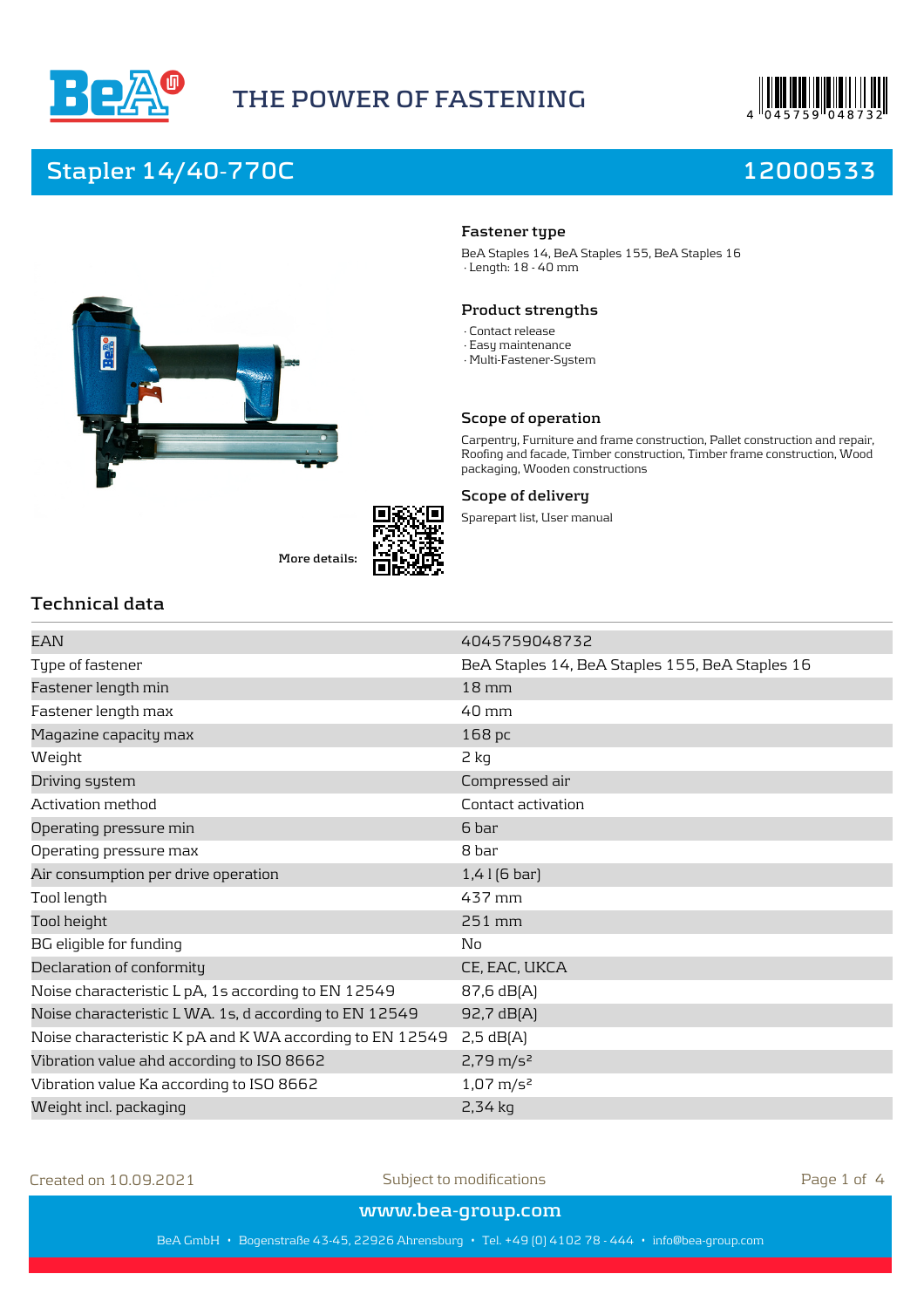# Related fastener



BeA Staples 14 · Length: 18 - 40 mm

| Item No. | Length             | Point type      | Material                                         |
|----------|--------------------|-----------------|--------------------------------------------------|
| 10000013 | $18 \,\mathrm{mm}$ | Chisel point    | Steel, galvanized                                |
| 10000019 | $21$ mm            | Chisel point    | Steel, galvanized                                |
| 10000023 | 25 mm              | Divergent point | Steel, galvanized                                |
| 10000024 | 25 mm              | Chisel point    | Steel, galvanized                                |
| 10000029 | 25 mm              | Divergent point | Stainless Steel, [AISI 316, EN grade 1.4401, A4] |
| 10000031 | 28 mm              | Chisel point    | Steel, galvanized                                |
| 10000032 | 30 mm              | Divergent point | Steel, galvanized                                |
| 10000033 | 30 mm              | Chisel point    | Steel, galvanized                                |
| 10003235 | $25 \,\mathrm{mm}$ | Flare           | Steel, galvanized                                |
| 10003236 | $35 \,\mathrm{mm}$ | Flare           | Steel, galvanized                                |
| 10003384 | 32 mm              | Chisel point    | Steel, galvanized                                |
| 10003385 | 38 mm              | Chisel point    | Steel, galvanized                                |
| 10004787 | 40 mm              | Chisel point    | Steel, galvanized                                |
| 10004811 | $35 \,\mathrm{mm}$ | Chisel point    | Steel, galvanized                                |
| 10005071 | 28 mm              | Chisel point    | Steel, galvanized                                |
| 10005074 | 35 mm              | Chisel point    | Steel, galvanized                                |
| 10005075 | 38 mm              | Chisel point    | Steel, galvanized                                |
| 10005076 | 40 mm              | Chisel point    | Steel, galvanized                                |
| 10005532 | 38 mm              | Chisel point    | Steel, galvanized, hard                          |
| 10005533 | 35 mm              | Chisel point    | Steel, galvanized, hard                          |
| 10005838 | 18 <sub>mm</sub>   | Chisel point    | Steel, galvanized                                |
| 10005839 | $25 \,\mathrm{mm}$ | Chisel point    | Steel, galvanized                                |
| 10005840 | 32 mm              | Chisel point    | Steel, galvanized                                |
| 10005841 | $35 \,\mathrm{mm}$ | Chisel point    | Steel, galvanized                                |
| 10005842 | 38 mm              | Chisel point    | Steel, galvanized                                |
| 10005843 | 40 mm              | Chisel point    | Steel, galvanized                                |

Created on 10.09.2021 Subject to modifications Page 2 of 4

**www.bea-group.com**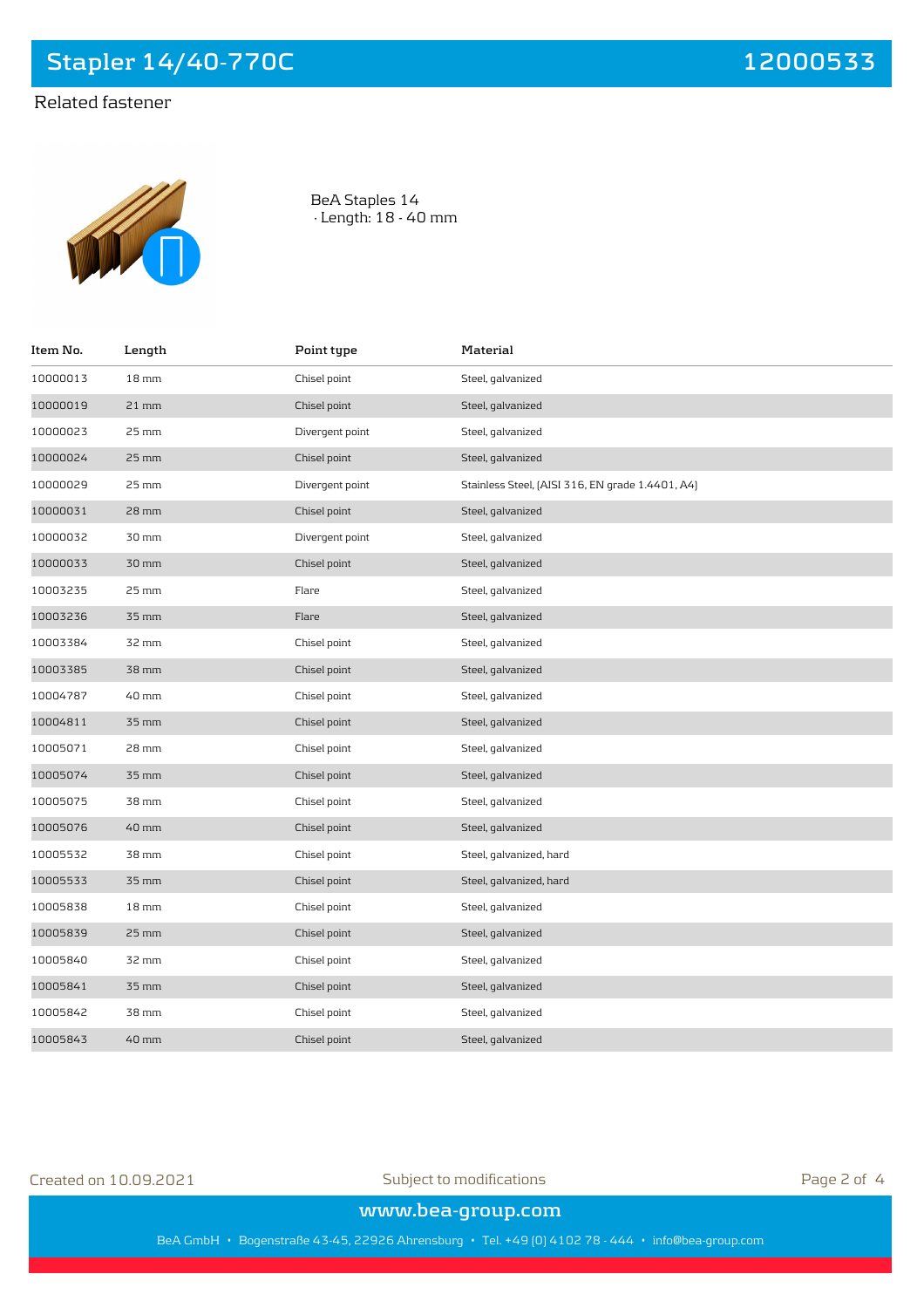# Related fastener



BeA Staples 155 · Length: 18 - 40 mm

| Item No. | Length             | Point type                                              | Material                |
|----------|--------------------|---------------------------------------------------------|-------------------------|
| 10000603 | $18 \,\mathrm{mm}$ | Rebated edge for gypsum<br>fire board (CD)              | Steel, galvanized       |
| 10000604 | $21$ mm            | Rebated edge for gypsum<br>fire board $\overline{(CD)}$ | Steel, galvanized       |
| 10002989 | $21 \text{ mm}$    | Flare                                                   | Steel, galvanized       |
| 10003836 | $40 \,\mathrm{mm}$ | Chisel point                                            | Steel, galvanized, hard |
| 10005569 | $22 \text{ mm}$    | Chisel point                                            | Steel, galvanized, hard |
| 10005798 | $22 \,\mathrm{mm}$ | Rebated edge for gypsum<br>fire board $\overline{(CD)}$ | Steel, galvanized       |

Created on 10.09.2021 Subject to modifications Page 3 of 4

**www.bea-group.com**